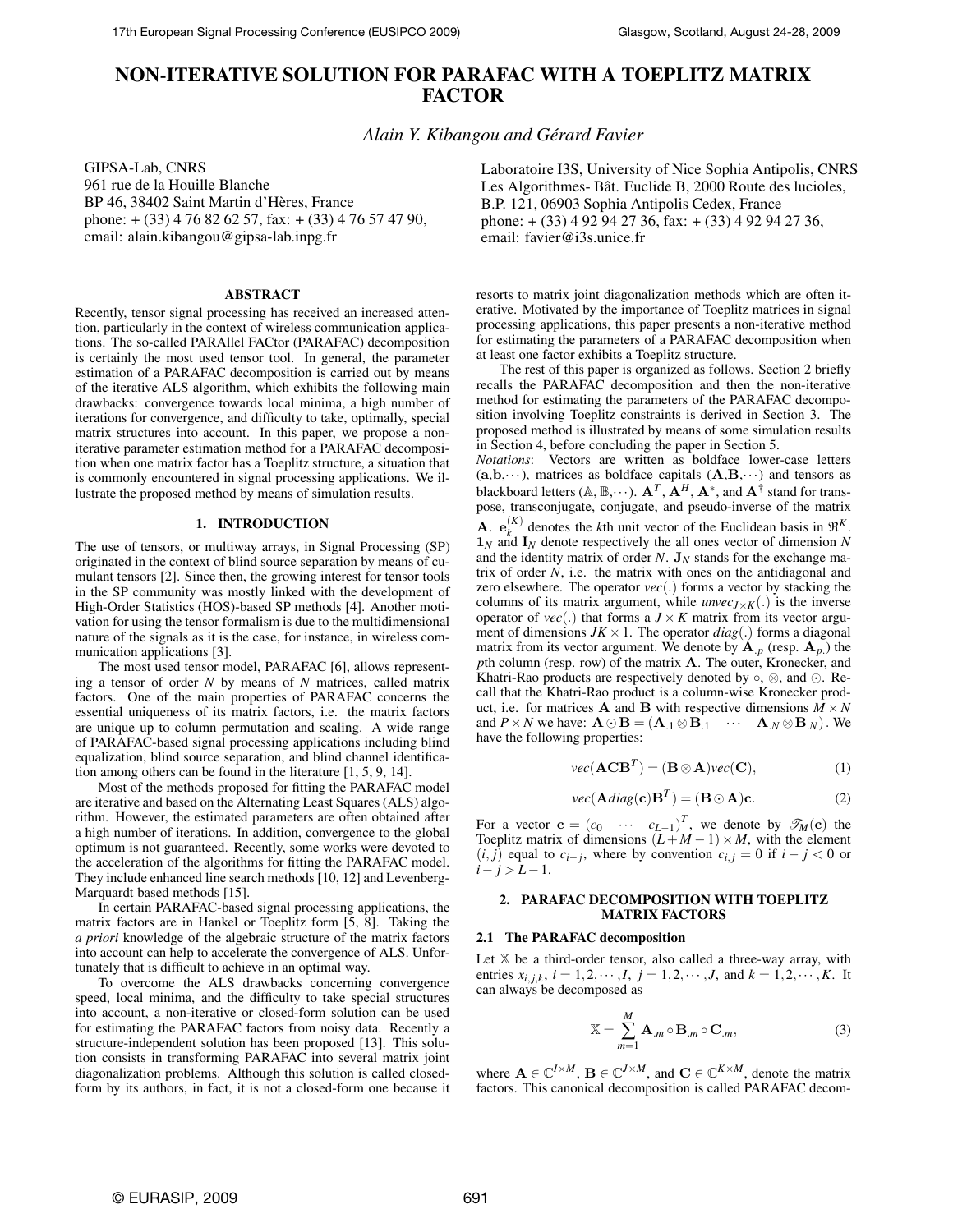position. Its scalar writing is given by:

$$
x_{i,j,k} = \sum_{m=1}^{M} a_{i,m} b_{j,m} c_{k,m}.
$$
 (4)

It is convenient to represent a tensor by means of matrices. Slicing a third-order tensor along each one of its three dimensions, or modes, gives rise to the three following slice matrix representations with respective dimensions  $J \times K$ ,  $K \times I$ , and  $I \times J$ 

$$
\mathbf{X}_{i..} = \begin{pmatrix} x_{i,1,1} & \cdots & x_{i,1,K} \\ \vdots & \ddots & \vdots \\ x_{i,J,1} & \cdots & x_{i,J,K} \end{pmatrix}, \ \mathbf{X}_{.j.} = \begin{pmatrix} x_{1,j,1} & \cdots & x_{I,j,1} \\ \vdots & \ddots & \vdots \\ x_{1,j,K} & \cdots & x_{I,j,K} \end{pmatrix}
$$

$$
\mathbf{X}_{..k} = \begin{pmatrix} x_{1,1,k} & \cdots & x_{1,J,k} \\ \vdots & \ddots & \vdots \\ x_{I,1,k} & \cdots & x_{I,J,k} \end{pmatrix}.
$$

By stacking these matrix slices, we get three unfolded matrices  $X_1 \in \mathbb{C}^{IJ \times K}$ ,  $X_2 \in \mathbb{C}^{JK \times I}$ , and  $X_3 \in \mathbb{C}^{KI \times J}$  that contain all the data of the tensor X:

$$
\mathbf{X}_1 = \begin{pmatrix} \mathbf{X}_{1..} \\ \vdots \\ \mathbf{X}_{L..} \end{pmatrix}, \quad \mathbf{X}_2 = \begin{pmatrix} \mathbf{X}_{.1.} \\ \vdots \\ \mathbf{X}_{.J.} \end{pmatrix}, \quad \mathbf{X}_3 = \begin{pmatrix} \mathbf{X}_{..1} \\ \vdots \\ \mathbf{X}_{..K} \end{pmatrix}.
$$

It can be shown that these unfolded matrices are given by:

$$
\mathbf{X}_1 = (\mathbf{A} \odot \mathbf{B}) \mathbf{C}^T, \ \mathbf{X}_2 = (\mathbf{B} \odot \mathbf{C}) \mathbf{A}^T, \ \mathbf{X}_3 = (\mathbf{C} \odot \mathbf{A}) \mathbf{B}^T.
$$
 (5)

Computing the PARAFAC decomposition of a tensor X consists in estimating its matrix factors A, B, and C. That is generally carried out by means of the Alternating Least Squares (ALS) algorithm. The basic idea behind ALS is: at each step of the iterative algorithm, one matrix factor is updated using the Least Squares (LS) algorithm conditioned on the previous estimates of the two other matrix factors, and the algorithm is iterated until convergence. Obviously, only convergence towards a local minimum is guaranteed and the algorithm performance strongly depends on the initialization.

#### **2.2 Examples of tensors with Toeplitz matrix factors**

## *2.2.1 Volterra kernels associated with a Wiener-Hammerstein nonlinear system*

Let us consider a Wiener-Hammerstein nonlinear system composed of a memoryless nonlinear system sandwiched between two linear FIR systems with respective impulse responses *l*(.) and *g*(.). If the memoryless nonlinear subsystem is approximated by means of a polynomial  $C(.)$ , then the overall system admits a Volterra series representation whose kernels are given by [7]:

$$
h_p(i_1, \dots, i_p) = c_p \sum_{i=0}^{M_g - 1} g(i) \prod_{k=1}^p l(i_k - i), i_k = 0, \dots, M - 1
$$

where  $c_p$  is the *p*-th coefficient of the polynomial  $C(.)$ ,  $M = M_l + M_g - 1$ ,  $M_l$  and  $M_g$  being respectively the memory of  $l(.)$ and  $g(.)$ . In particular, the third-order kernel is given by

$$
h_3(i_1, i_2, i_3) = c_3 \sum_{i=0}^{M_g - 1} g(i)l(i_1 - i)l(i_2 - i)l(i_3 - i)
$$

or equivalently

$$
x_{i,j,k} = h_3(i-1,j-1,k-1) = \sum_{m=1}^{M_g} a_{i,m} b_{j,m} c_{k,m},
$$
 (6)

 $a_{i,m} = c_{3}g(m-1)l(i-m), b_{j,m} = l(j-m),$  and  $c_{k,m} = l(k-m)$ , *i*, *j*,*k* = 1, ··· ,*M*. We recognize in (6) the scalar writing of the PARAFAC decomposition of the  $M \times M \times M$ tensor  $X$  with entries  $x_{i,j,k}$ . The three matrix factors **A**, **B**, and **C** with respective entries  $a_{i,m}$ ,  $b_{j,m}$ , and  $c_{k,m}$  can be written as:

$$
\mathbf{A} = \mathscr{T}_{M_g}(1)diag(\bar{\mathbf{g}}), \ \mathbf{B} = \mathbf{C} = \mathscr{T}_{M_g}(1),
$$

with  $\bar{\mathbf{g}} = c_3 \mathbf{g}$ ,  $\mathbf{g} = (g(0) \cdots g(M_g-1))^T$ and  $l = (l(0) \cdots l(M_l-1))^T$ . As a consequence, we can estimate the parameters of the linear subsystems from the PARAFAC decomposition of the third-order Volterra kernel X.

## *2.2.2 Output cumulants of a linear FIR system*

Let us consider a causal single-input single-output linear FIR system with impulse response coefficients *h<sup>l</sup>* and memory *L*. When the input signal is assumed to be stationary, ergodic, independent and identically distributed (i.i.d.) with symmetric distribution, zero-mean and non-zero kurtosis  $\gamma_{4,u}$ , the fourth-order cumulants of the output signal *y*(.), for lags  $\tau_n = -L+1, -L+2, \dots, L-1$ ,  $n = 1, 2, 3$ , are given by:

$$
C_{4,y}(\tau_1, \tau_2, \tau_3) \triangleq \text{Cum } [y^*(n), y(n+\tau_1), y^*(n+\tau_2), y(n+\tau_3)]
$$
  
=  $\gamma_{4,u} \sum_{l=0}^{L-1} h_l^* h_{l+\tau_1} h_{l+\tau_2}^* h_{l+\tau_3}.$ 

By making the coordinate changes  $m = L - l$ ,  $i = \tau_1 + L$ ,  $j = \tau_2 + L$ , and  $k = \tau_3 + L$ , we get:

$$
x_{i,j,k} = C_{4,y}(i - L, j - L, k - L) = \gamma_{4,\mu} \sum_{m=1}^{L} h_{L-m}^* h_{i-m} h_{j-m}^* h_{k-m}
$$

$$
= \sum_{m=1}^{L} a_{i,m} b_{j,m} c_{k,m}, \qquad (7)
$$

with  $a_{i,m} = \gamma_{4,\mu} h_{L-m}^* h_{i-m}, b_{j,m} = h_{j-m}^*$ , and  $c_{k,m} = h_{k-m}$ ,  $i, j, k = 1, 2, \cdots, 2L - 1$ . By comparing (7) with (4), we recognize the scalar writing of the PARAFAC decomposition of the tensor X with entries  $x_{i,j,k}$  and matrix factors  $A$ ,  $B$ , and  $C$  given by:

$$
\mathbf{A} = \gamma_{4,\mu} \mathscr{T}_{L}(\mathbf{h}) \text{diag}(\mathbf{J}_{L} \mathbf{h}^{*}), \quad \mathbf{B} = \mathscr{T}_{L}(\mathbf{h}^{*}), \quad \mathbf{C} = \mathscr{T}_{L}(\mathbf{h}),
$$

the generator h being the system impulse response vector  $\mathbf{h} = (h_0 \cdots h_{L-1})^T$ . Thus, from the matrix factors of the PARAFAC decomposition of  $X$  we can deduce  $h$ .

## **3. ESTIMATION OF THE MATRIX FACTORS**

In what follows we assume that:

- H1:  $\mathbf{A} \odot \mathbf{B} \in \mathbb{C}^{IJ \times M}$  is full column rank.
- H2:  $\mathbf{C} = \mathscr{T}_M(\mathbf{c}) \in \mathbb{C}^{K \times M}$  with  $\mathbf{c} = (c_0 \cdots c_{L-1})^T$ ,  $L \ge 1$ ,  $c_0 = 1$ , and  $c_{L-1} \neq 0$ , with  $K = L + M - 1$ . This assumption H2 implies that  $\overline{C}$  is full column rank.

Let us consider the singular value decomposition (SVD) of the unfolded matrix  $X_1$  given by (5):

$$
\mathbf{X}_1 = (\mathbf{U}_1 \quad \mathbf{U}_2) \begin{pmatrix} \mathbf{\Sigma} & \mathbf{0} \\ \mathbf{0} & \mathbf{0} \end{pmatrix} \begin{pmatrix} \mathbf{V}_1^H \\ \mathbf{V}_2^H \end{pmatrix} = \mathbf{U}_1 \Sigma \mathbf{V}_1^H \tag{8}
$$

where  $U_1$  and  $V_1$ , with respective dimensions  $I J \times M$  and  $K \times M$ , contain the left and right singular vectors associated with the *M* nonzero singular values that form the diagonal matrix Σ. From  $X_1 = (A \odot B) C^T$ , we can conclude that C and  $V_1^*$  span the same column space. As a consequence, we can deduce the existence of a nonsingular matrix  $\mathbf{D} \in \mathbb{C}^{\overline{M} \times M}$  such that:

$$
\mathbf{V}_1^* \mathbf{D} = \mathbf{C} \tag{9}
$$

$$
\mathbf{U}_1 \mathbf{\Sigma} \mathbf{D}^{-T} = \mathbf{A} \odot \mathbf{B} \tag{10}
$$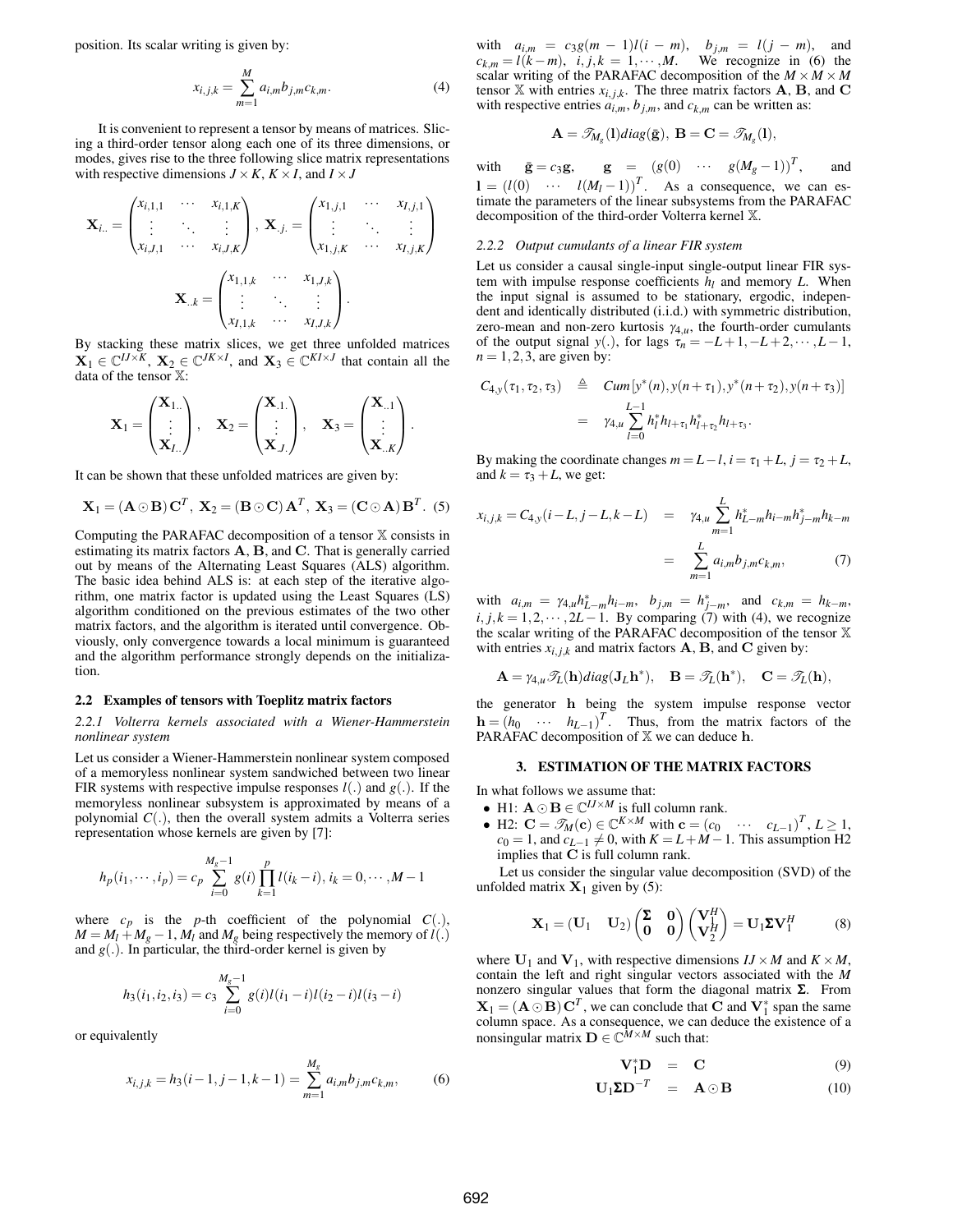The idea of the proposed algorithm is to determine the nonsingular matrix  $D$  by exploiting the Toeplitz structure of  $C$ , and then to deduce C whereas A and B are obtained from the Khatri-Rao product  $A \odot B$ .

## **3.1 Determination of the Toeplitz factor** C

We take the Toeplitz structure of  $C$  into account for determining the ambiguity matrix D. Such a calculation is carried out by exploiting the repetition of the same elements in each column of C that contains  $(M-1)$  zeros and one 1, and  $\bar{\mathbf{c}} = (c_1, \dots, c_{L-1})^T$  the vector of the unknown parameters of the Toeplitz matrix factor generator c.

For selecting the zeros and 1 in each column of C, we define the *M* following row selection matrices, with dimensions  $M \times K$ :

$$
\mathbf{S}_M = \left(\mathbf{e}_1^{(K)} \quad \cdots \quad \mathbf{e}_M^{(K)}\right)^T = \left(\mathbf{I}_M \quad \mathbf{0}_{M \times (K-M)}\right), \quad (11)
$$

and for  $n = 1, 2, \cdots, M-1$ :

$$
\mathbf{S}_{M-n} = \begin{pmatrix} \mathbf{e}_{K-n+1}^{(K)} & \mathbf{e}_{K-n+2}^{(K)} & \cdots & \mathbf{e}_{K}^{(K)} & \mathbf{e}_{1}^{(K)} & \cdots & \mathbf{e}_{M-n}^{(K)} \end{pmatrix}^{T} . \tag{12}
$$

These row selection matrices can be recursively calculated as follows:

$$
\mathbf{S}_{M-n} = \mathbf{S}_{M-n+1} \mathbf{Q}_K^T, \quad n = 1, 2, \cdots, M-1.
$$
 (13)

where  $\mathbf{Q}_K$  denotes the following  $K \times K$  cyclic permutation matrix

$$
\mathbf{Q}_K = \begin{pmatrix} \mathbf{e}_K^{(K)} & \mathbf{e}_1^{(K)} & \cdots & \mathbf{e}_{K-1}^{(K)} \end{pmatrix}.
$$

We easily check that  $S_{M-n}C_{M-n} = e_M^{(M)}$ ,  $n = M - 1$ ,  $M - 2$ ,  $\dots$ , 0.<br>Then, by concatenating these equations, we get:

$$
\begin{pmatrix} \mathbf{S}_1 \mathbf{C}_{.1} \\ \vdots \\ \mathbf{S}_M \mathbf{C}_{.M} \end{pmatrix} = \begin{pmatrix} \mathbf{e}_M^{(M)} \\ \vdots \\ \mathbf{e}_M^{(M)} \end{pmatrix} = \mathbf{1}_M \otimes \mathbf{e}_M^{(M)}, \tag{14}
$$

which can be rewritten, using  $(9)$ , as

$$
\begin{pmatrix} \mathbf{S}_1\mathbf{V}_1^*\mathbf{D}_{.1} \\ \vdots \\ \mathbf{S}_M\mathbf{V}_1^*\mathbf{D}_{.M} \end{pmatrix} = \mathbf{1}_M \otimes \mathbf{e}_M^{(M)}
$$

or equivalently

$$
diag(\mathbf{S}_1\mathbf{V}_1^*,\cdots,\mathbf{S}_M\mathbf{V}_1^*)\text{vec}(\mathbf{D})=\mathbf{1}_M\otimes \mathbf{e}_M^{(M)}.
$$
 (15)

Now, for extracting the vector  $\bar{c}$  from each column of C, we make use of the  $(L-1) \times K$  row selection matrices  $\bar{S}_{M-n}$ , *n* =  $0, \dots, M-1$ , defined by the following recursive formula:

$$
\begin{array}{rcl}\n\bar{\mathbf{S}}_{M} & = & \left(\mathbf{0}_{(L-1)\times M} & \mathbf{I}_{L-1}\right), \\
\bar{\mathbf{S}}_{M-n} & = & \bar{\mathbf{S}}_{M-n+1} \mathbf{Q}_{K}^{T}, \quad n = 1, 2, \cdots, M-1.\n\end{array} \tag{16}
$$

We have:

$$
\bar{\mathbf{S}}_{M-n}\mathbf{C}_{M-n}=\bar{\mathbf{c}}, \quad n=M-1,M-2,\cdots,0. \tag{17}
$$

By using (9), equation (17) can be rewritten as

$$
\bar{S}_{M-n}V_1^*D_{M-n} = \bar{c}, \quad n = M-1, M-2, \cdots, 0.
$$
 (18)

We get:

$$
\bar{S}_1 \mathbf{V}_1^* \mathbf{D}_{.1} - \bar{S}_{M-n} \mathbf{V}_1^* \mathbf{D}_{.M-n} = \mathbf{0}_{(L-1)\times 1}, \quad n = M-2, M-3, \cdots, 0.
$$

Concatenating these equations yields

$$
\mathbf{Z}\text{vec}(\mathbf{D}) = \mathbf{0}_{(M-1)(L-1)\times 1},\tag{19}
$$

with **Z** a  $(L-1)(M-1) \times M^2$  matrix defined by

$$
\mathbf{Z} = \begin{pmatrix} \bar{\mathbf{S}}_1 \mathbf{V}_1^* & -\bar{\mathbf{S}}_2 \mathbf{V}_1^* & \mathbf{0}_{(L-1)\times M} & \cdots & \mathbf{0}_{(L-1)\times M} \\ \bar{\mathbf{S}}_1 \mathbf{V}_1^* & \mathbf{0}_{(L-1)\times M} & -\bar{\mathbf{S}}_3 \mathbf{V}_1^* & \cdots & \mathbf{0}_{(L-1)\times M} \\ \vdots & \vdots & \ddots & \vdots \\ \bar{\mathbf{S}}_1 \mathbf{V}_1^* & \mathbf{0}_{(L-1)\times M} & \mathbf{0}_{(L-1)\times M} & \cdots & -\bar{\mathbf{S}}_M \mathbf{V}_1^* \end{pmatrix} (20)
$$

From equations (15) and (19), we get:

$$
\Phi vec(\mathbf{D}) = \psi, \tag{21}
$$

with

$$
\Phi = \begin{pmatrix} diag(\mathbf{S}_1 \mathbf{V}_1^*, \cdots, \mathbf{S}_M \mathbf{V}_1^*) \\ \mathbf{Z} \end{pmatrix} \in \mathbb{C}^{(M^2 + (L-1)(M-1)) \times M^2},
$$

$$
\Psi = \begin{pmatrix} \mathbf{1}_M \otimes \mathbf{e}_M^{(M)} \\ \mathbf{0}_{(M-1)(L-1) \times 1} \end{pmatrix} \in \mathbb{C}^{(M^2 + (L-1)(M-1)) \times 1}.
$$

Since  $\Phi$  is a full column rank matrix<sup>1</sup>, then  $D$  can be computed as:

$$
\mathbf{D} = \text{unvec}_{M \times M} \left( \mathbf{\Phi}^{\dagger} \mathbf{\psi} \right) \tag{22}
$$

We can then deduce  $C$  using  $(9)$ . However, due to the presence of noise in the data that constitute the tensor X and consequently its unfolded matrix representation  $X_1$ , we can get a matrix  $C$  that slightly differs from the Toeplitz structure. So, instead of directly using (9), we derive a least squares (LS) solution for the generator c and then we reconstruct the Toeplitz matrix as  $\mathcal{T}_M(\mathbf{c})$ .

C being a Toeplitz matrix and defining  $G = D^{-1}$ , we have the following equalities:  $\mathscr{T}_M(\mathbf{c})\mathbf{G}_{.m} = \mathscr{T}_L(\mathbf{G}_{.m})\mathbf{c}, m = 1, \cdots, M$ , which gives

$$
\mathbf{V}_{1}^{*} = \mathbf{C}\mathbf{G} = (\mathscr{T}_{M}(\mathbf{c})\mathbf{G}_{.1} \cdots \mathscr{T}_{M}(\mathbf{c})\mathbf{G}_{.M})
$$
  
=  $(\mathscr{T}_{L}(\mathbf{G}_{.1})\mathbf{c} \cdots \mathscr{T}_{L}(\mathbf{G}_{.M})\mathbf{c}).$ 

We deduce that  $\textit{vec}(\mathbf{V}_1^*) = \mathbf{\Gamma} \mathbf{c}$ , with

$$
\mathbf{\Gamma} = \left(\mathcal{I}_L(\mathbf{G}_{.1})^T \quad \cdots \quad \mathcal{I}_L(\mathbf{G}_{.M})^T\right)^T.
$$
 (23)

The LS solution for computing c is given by

$$
\hat{\mathbf{c}} = \tilde{\mathbf{c}}/\tilde{c}_1, \quad \tilde{\mathbf{c}} = \Gamma^{\dagger} \text{vec}(\mathbf{V}_1^*), \tag{24}
$$

 $\tilde{c}_1$  being the first element of  $\tilde{c}$ . Then, we deduce

$$
\hat{\mathbf{C}} = \mathscr{T}_M(\hat{\mathbf{c}}). \tag{25}
$$

In summary, the computation of the matrix factor in Toeplitz form can be done by applying the following TOMFAC (TOeplitz Matrix FActor Computation) algorithm.

#### **TOMFAC algorithm**:

Given the unfolded matrix  $X_1$  of the tensor  $X$ , the number M of PARAFAC factors and the length *L* of the Toeplitz matrix factor generator.

- 1. Compute the SVD of  $X_1: X_1 = U_1 \Sigma V_1^H$ .
- 2. Generate the row selection matrices  $S_{M-n}$  and  $\bar{S}_{M-n}$ ,  $n = 0, 1, \cdots, M - 1.$
- 3. Compute the matrix **G** as **G** =  $\left( \text{unvec}_{M \times M} \left( \Phi^{\dagger} \psi \right) \right)^{-1}$ .
- 4. Form the matrix  $\mathbf{\Gamma}$  as  $\mathbf{\Gamma} = (\mathscr{T}_L(\mathbf{G}_{.1})^T \quad \cdots \quad \mathscr{T}_L(\mathbf{G}_{.M})^T)^T$ .
- 5. Compute the Toeplitz matrix factor  $\hat{\mathbf{C}}$  as  $\hat{\mathbf{C}} = \mathscr{T}_M(\tilde{\mathbf{c}}/\tilde{c}_1)$ ,  $\tilde{\mathbf{c}} = \mathbf{\Gamma}^{\dagger} \text{vec}(\mathbf{V}_{1}^{*}).$

<sup>&</sup>lt;sup>1</sup>The proof has been omitted due to a lack of space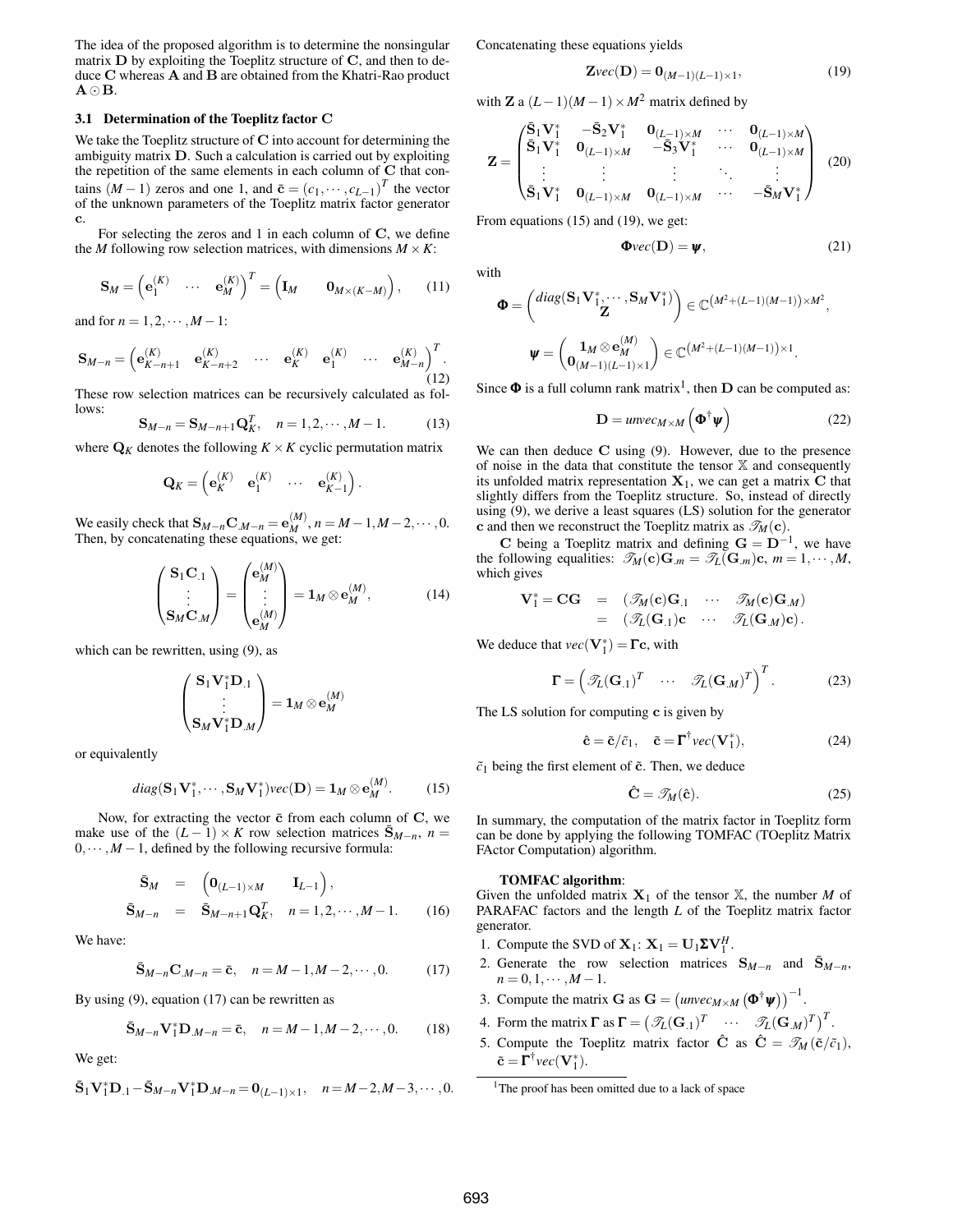#### **3.2 Determination of the matrix factors** A **and** B

Now, we consider the determination of the two other matrix factors A and B of the PARAFAC decomposition. Using the definition  $G = D^{-1}$ , equation (10) can be rewritten as:

$$
\mathbf{U}_1 \mathbf{\Sigma} \mathbf{G}^T = \mathbf{A} \odot \mathbf{B} = \mathbf{W}.
$$

The matrix W resulting from the Khatri-Rao product of A and B, we define the rank-one matrices  $\mathbf{F}^{(m)}$ ,  $m = 1, \dots, M$ , as

$$
\mathbf{F}^{(m)} = \text{unvec}_{J \times I}(\mathbf{W}_{.m}) = \text{unvec}_{J \times I}(\mathbf{A}_{.m} \otimes \mathbf{B}_{.m}) = \mathbf{B}_{.m} \mathbf{A}_{.m}^T. (26)
$$

Hence, the vectors  $\mathbf{A}^*_{m}$  and  $\mathbf{B}_{m}$  are obtained up to a scaling, as the right and left singular vectors associated with the unique nonzero singular value  $\sigma_m$  of  $\mathbf{F}^{(m)}$ . So, let  $\mathbf{v}_m$  and  $\mathbf{u}_m$  be respectively the right and left singular vectors associated with  $\sigma_m$ . The two PARAFAC factors are then estimated as:

$$
\hat{\mathbf{A}} = (\mathbf{v}_1^* \quad \cdots \quad \mathbf{v}_M^*), \quad \hat{\mathbf{B}} = (\sigma_1 \mathbf{u}_1 \quad \cdots \quad \sigma_M \mathbf{u}_M). \tag{27}
$$

# **3.3 Summary**

In summary, the computation of the PARAFAC factors with one factor in Toeplitz form, can be done using the following non-iterative method, called T-PARAFAC-1 algorithm.

#### **T-PARAFAC-1 algorithm**:

Given the unfolded matrix  $X_1$  of the tensor  $X$ , the number M of PARAFAC factors, and the length *L* of the Toeplitz matrix factor generator.

- 1. Determine  $U_1$ ,  $\Sigma$ ,  $G$  and  $\tilde{C}$  using the TOMFAC algorithm.
- 2. Compute  $\mathbf{W} = \mathbf{U}_1 \mathbf{\Sigma} \mathbf{G}^T$ .
- 3. For  $m = 1, \dots, M$ , compute the right and left singular vectors  $v_m$  and  $u_m$  associated with the greatest singular value  $\sigma_m$  of  $unvec_{J \times I}(\mathbf{W}_{.m}).$
- 4. Compute  $\hat{\mathbf{A}}$  and  $\hat{\mathbf{B}}$  as follows  $\hat{\mathbf{A}} = (\mathbf{v}_1^* \cdots \mathbf{v}_M^*),$  $\hat{\mathbf{B}} = (\sigma_1 \mathbf{u}_1 \cdots \sigma_M \mathbf{u}_M).$

The T-PARAFAC-1 algorithm requires the computation of the SVD of one  $IJ \times K$  matrix and  $M$   $J \times I$  matrices, the pseudoinverse of two matrices with respective dimensions  $MK \times L$  and  $((M-1)(L-1)+M^2) \times M^2$ , and the inverse of one  $M \times M$  matrix, while the standard ALS algorithm needs to compute the pseudoinverse of  $I J \times M$ ,  $J K \times M$ , and  $I K \times M$  matrices at each iteration, the number of iterations for convergence being generally very high.

# **4. SIMULATION RESULTS**

In this section, we present some simulation results to illustrate the performance of the proposed closed form solution for estimating the parameters of a PARAFAC decomposition with Toeplitz constraints.

We first compare ALS and T-PARAFAC-1 in terms of the Normalized Square Estimation Error (NSEE) calculated in using the reconstructed tensor, as  $NSEE = 10log \|\mathbb{X}(\mathbf{A}, \mathbf{B}, \mathbf{C}) (X(\hat{\mathbf{A}}, \hat{\mathbf{B}}, \hat{\mathbf{C}}) \|_F^2 / \|X(\mathbf{A}, \mathbf{B}, \mathbf{C})\|_F^2$ . We considered a noiseless double degeneracy case, i.e. one of the matrix factor exhibits almost proportional columns and another one has more columns than rows. In this case, it is well known that convergence of ALS is very difficult as depicted in Fig. 1, showing that ALS needs hundreds of thousands of iterations for achieving a performance close to that obtained with the T-PARAFAC-1 algorithm. These simulations results illustrate the superiority of the non-iterative T-PARAFAC-1 algorithm on ALS.

Now, we consider the blind channel identification using fourthorder output cumulants, the input signal being a BPSK one. We call TOMFAC-BCI the blind channel identification method based on the TOMFAC algorithm. We compare our method with the



Figure 1: Comparison of T-PARAFAC-1 with ALS in a noiseless double degeneracy case

ALS-type algorithm recently proposed in the literature [5], the socalled Single Step Least Squares PARAFAC based Blind Channel Identification algorithm (SS-LS PBCI). The performance is evaluated according to the Normalized Mean Square Error (NMSE):  $NMSE = 10\log_{10} \frac{\Vert \mathbf{h} - \hat{\mathbf{h}} \Vert^2}{\Vert \mathbf{h} \Vert^2}$ . The NMSEs depicted in the figures were obtained by averaging the results over 100 independent Monte Carlo runs.

Like all ALS-type algorithms, the convergence of SS-LS PBCI depends on its initialization. The standard initialization scheme consists in generating a random initial channel parameter vector. Such a scheme can be improved by considering several initializations and then select the best one, in the sense of a minimum square error between the reconstructed tensor and the actual one. Obviously, the second scheme is much more time consuming than the first one (the computational cost is multiplied by the number of used initial vectors). Note that the SS-LS PBCI algorithm is stopped when  $\frac{\|\hat{\mathbf{h}}_r - \hat{\mathbf{h}}_{r-1}\|}{\|\hat{\mathbf{h}}_r\|} \leq 10^{-5}$ , where  $\hat{\mathbf{h}}_r$  denotes the channel estimate at the *r*th iteration.

We consider the case where 100 channels with memory *L* are randomly generated from a Gaussian distribution. Table 1 gives the mean value of the NMSE, in the noiseless case, for four different channel lengths. As expected, the TOMFAC-BCI algorithm largely outperforms the iterative method.

Table 1: NMSE (dB) mean values in the noiseless case

| <b>SS-LS PBCI</b> |                    | <b>TOMFAC-BCI</b> |
|-------------------|--------------------|-------------------|
| 1 initialization  | 10 initializations |                   |
| $-53.04$          | $-104.86$          | $-299.25$         |
| $-52.21$          | $-98.27$           | $-292.00$         |
| $-31.74$          | $-77.74$           | $-279.81$         |
| $-23.50$          | $-76.11$           | $-274.68$         |

In Figure 2, we compare the mean CPU time for estimating the channel parameters with the TOMFAC-BCI and SS-LS PBCI algorithms, for different channel memories. This comparison was carried out using a PC with a 3.20 GHz Pentium IV processor and 0.99 GByte of RAM. We note that SS-LS PBCI requires much more computation time than TOMFAC-BCI. For example, for  $L = 3$ (resp.  $L = 10$ ), SS-LS PBCI requires 0.021 (resp. 0.608) seconds and 0.059 (resp. 1.849) seconds respectively for a single and ten initializations. In mean, each iteration needs 0.001 (resp. 0.028)